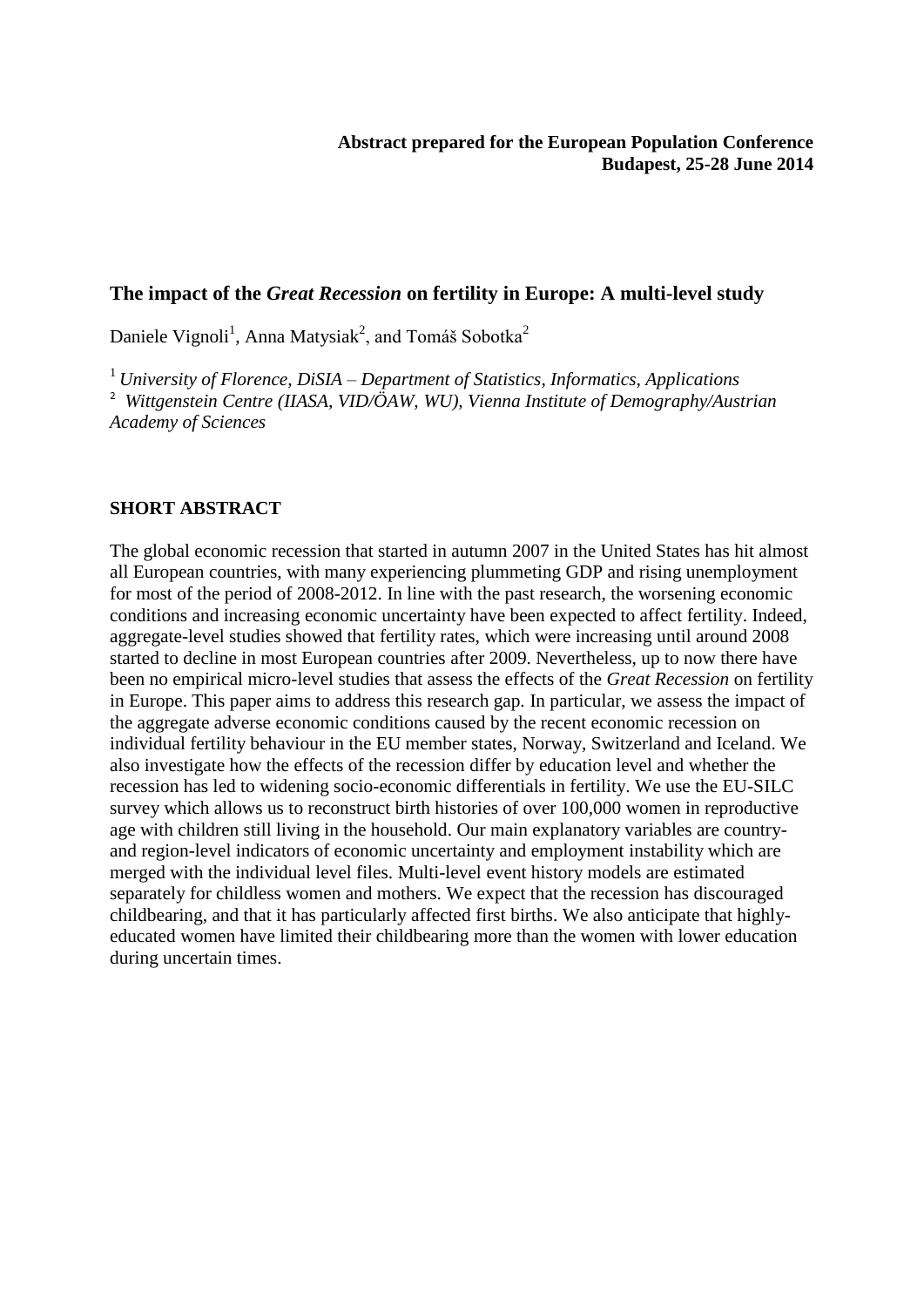# **The impact of the** *Great Recession* **on fertility in Europe: A multi-level study**

Daniele Vignoli<sup>1</sup>, Anna Matysiak<sup>2</sup>, and Tomáš Sobotka<sup>2</sup>

<sup>1</sup> *University of Florence, DiSIA – Department of Statistics, Informatics, Applications* <sup>2</sup> *Wittgenstein Centre (IIASA, VID/ÖAW, WU), Vienna Institute of Demography/Austrian Academy of Sciences*

## **EXTENDED ABSTRACT**

#### **Introduction**

The global economic recession that started in autumn 2007 in the United States has hit almost all European countries, with many experiencing plummeting GDP and rising unemployment for most of the period of 2008-2012. A review of past research showed that economic recessions frequently lead to fertility declines and stimulate fertility postponement (Sobotka et al. 2011). Especially rising unemployment rates are associated with fertility declines that often take place with a time lag of one to two years. Most of the evidence on fertility changes in Europe after 2008 are in line with the past findings and indicate fertility declines, especially among young women below age 25 (Sobotka et al. 2011; Goldstein et al. 2013; Lanzieri 2013; Sobotka 2013). The increase in the period TFR that started around the turn of the century has peaked in 2008-10; thereafter fertility rates declined in most European countries with the exception of some countries of Eastern Europe, especially Belarus, Russia and Ukraine. In these countries fertility rates increased between 2010 and 2012, partly stimulated by pronatalist programmes. An average TFR for 37 European countries shows the period TFR stabilised at 1.58-1.59 in 2008-2010 and subsequently declined to 1.55 in 2011; 26 countries experienced a decline by 0.02 or stronger in 2011. The reversal in previous increase in period fertility has been more pronounced in countries and regions that experienced stronger economic downturns and faster increases in unemployment (Lanzieri 2013).

From the theoretical point of view both aggregate and individual level conditions influence fertility (Kravdal 2002). The former influence future outlook and expectations of individuals by sending signals about positive or negative economic trends, which in turn affect fertility decision-making. For instance, women living in a country or region suffering from rising economic uncertainty may decide to put off parenthood until better times even if their current employment situation is stable, as they reckon they could be negatively affected in the future. Social interaction in the form of observing others coping with unstable employment or revising their fertility plans may foster a negative momentum, stimulating additional declines in fertility. Consistently, empirical studies indeed found that aggregate level unemployment depresses fertility (Simó Noguera et al. 2005, Berkowitz King 2005, Aaberge et al. 2005: 150, Adsera 2005, 2011, Neels et al. 2012). Individual situation in the labor market also affects the feeling of security and ability to maintain the family. Nevertheless, much of the previous research that referred to individual measures of uncertainty to study its effects on fertility failed to reach consistent findings (see Kreyenfeld et al. 2012 for a review).

Fertility reactions to unstable economic conditions differ by parity, sex, employment and socio-economic status (de Cooman et al. 1987, Schmitt 2008; Adsera 2005; Vignoli et al. 2012). Usually, childless women and men limit their fertility more than those with children,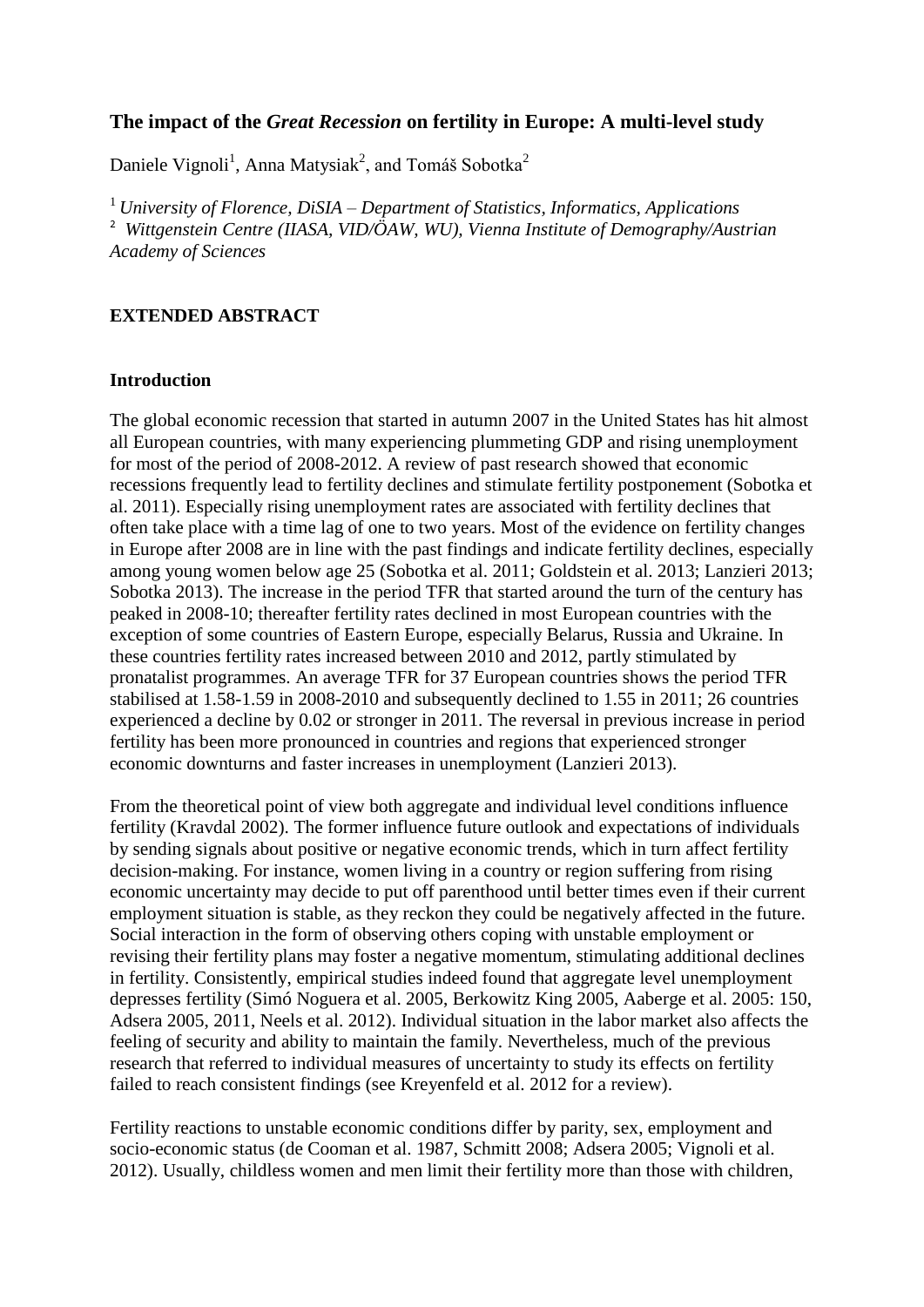"postponing" family formation until better times (Neels et al. 2013). Socio-economic status may matter as well, however, the direction of its influence is not clear. Having a child in times of economic recession may impose particularly high opportunity costs on highly educated women and they may react by postponing childbearing in contrast to low educated women who do not have much to lose on the labour market by temporarily withdrawing from the economic activity. On the other hand, highly educated have higher economic resources, more stable situation in the labour market and are more able to deal with difficult situations, thus having a child during the time of the economic recession may turn out to bear less risk on them than on the low educated. In fact, empirical research produced contradictory findings as regards the effects of economic uncertainty on fertility by education. While Kreyenfeld (2010) indeed shows that less educated women are more likely to give birth in response to unemployment, the study by Ozcan et al (2010) for the same country provides contradictory findings and Pailhe and Solaz (2012) find no clear pattern in the effects of unemployment on fertility by education for France. Among men, long-term unemployment was shown to strongly depress first birth rates (Adsera 2011), and unemployment and unstable employment usually fall fastest among the men with low socio-economic status. Family and social policies can, however, mitigate or further strengthen the influence of economic uncertainty on fertility decisions among different socio-economic groups and may, under specific circumstances, even encourage childbearing in uncertain times (Vikat 2004; Sobotka et al. 2011).

Although there has been much research on the effects of economic uncertainty, unemployment and instable employment on fertility many studies are problematic from the methodological point of view. These are studies which investigate the impact of individuallevel characteristics (such as individual unemployment or temporary employment) on fertility and in which researchers usually fail to control for unobserved individual characteristics which affect fertility and labour market outcomes in parallel. Such a failure leads to a selection bias to the estimated effects. As the selection problems are less likely to occur in studies which investigate the effects of aggregate-level indicators of economic uncertainty the latter approach may prove more reliable.

Furthermore, previous research on the effects of economic uncertainty on fertility refers mainly to the times when the economic conditions were relatively stable. There have been many fewer studies on the effects of the recent recession on fertility. This is the case particularly for Europe due to lack of comparable panel surveys or large-scale cross-sectional surveys that would include many European countries, cover sufficient sample size, and contain questions on both birth histories and education, partnership, and employment trajectories. This contrasts with the situation in the United States, where a wider range of suitable surveys exist and research is underway to study wide-ranging effect of the *Great Recession* on families. For these reasons the research on the effects of the aggregate level conditions during the recent recession on fertility in Europe has been mainly restricted to macro-level descriptive studies (Lanzieri 2013, Goldstein et al. 2013, Sobotka 2013).

This paper aims to partly address the research gap on the fertility impact of the *Great Recession* on childbearing in countries of the European Union and, at the same time, to eliminate the selection problems that bias much of the previous research on the impact of economic uncertainty on fertility. In particular, we assess the impact of the aggregate adverse economic conditions caused by the recent economic recession on individual fertility behaviour. We also investigate how the effects differ by education level of individuals. In particular, we verify whether the recession widened the socio-economic differentials in fertility.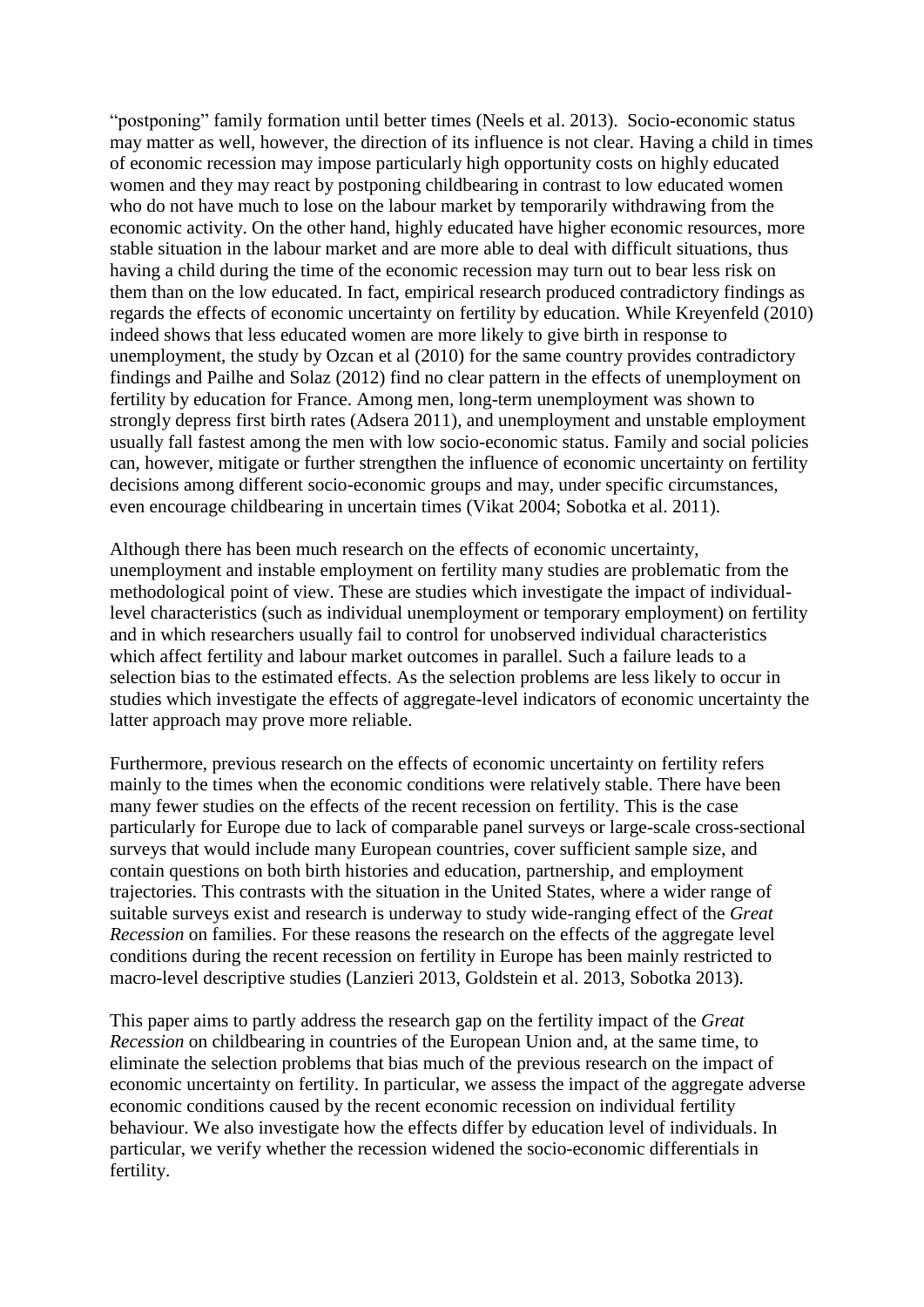## **Analytical strategy and expected findings**

We use the data of the EU-SILC Survey (*EU Statistics on Income and Living Conditions*) that currently covers all the 28 EU member states as well as Turkey, Norway, Switzerland and Iceland. The analysis covers the period up until December of 2011, which allows us to study birth reactions to the recession in the first three years when the recession could have affected childbearing, i.e., 2009-2011. From these data we can recover data on birth histories of over 100,000 women in reproductive age living in all EU member states, Norway, Switzerland and Iceland with children still living in the household, their age and completed level of education (including the year of finishing education). In addition, the use of survey data limits problems caused by revising estimations of population size and age structure in many countries of Central and Eastern Europe, following the 2011Population Census, which resulted in considerable revisions and breaks in the estimated series of fertility rates in these countries. The EU-SILC data have been increasingly used in demographic analyses (Vignoli et al. 2012, Klesment and Puur 2013).

Using these data we estimate multi-level event history models separately for childless women (who are followed since the age 15 to first conception or the survey date) and mothers (followed since the birth of their previous child up to the time of next-birth conception or the survey date). We treat individuals as nested in regions and regions in countries. We conceptualise the role of the economic recession as an aggregate phenomenon affecting lives and fertility decisions of individual women.

The aggregate indicators of economic recession are our main explanatory variables. We rely on indicators of consumer confidence and employment instability (especially as reflected by changes in unemployment rate) as they better reflect the impact of economic uncertainty on individual situation than GDP trends (Sobotka et al. 2011). This approach allows us estimating causal effects of economic uncertainty on fertility which is usually not the case when using information on individual labour market or financial situation due to selection problems. Finally, individual fertility reactions to adverse economic circumstances are often differentiated by socio-economic status (Sobotka et al. 2011). Therefore, we interact aggregate indicators of the recession with educational attainment of individuals. This allows us to verify whether contextual influences of unstable economic circumstances act differently along different social groups.

We expect that the recession has discouraged childbearing, above all and that it has particularly affected first births. We also anticipate that highly-educated women have limited their childbearing more than the women with lower education.

# **References**

- Aaberge, R., U. Colombino, D. Del Boca, J. Ermisch, M. Francesconi, S. Pasqua and S. Strøm. 2005. Labor supply and fertility in Europe and the U.S. In T. Boeri, D. Del Boca and C. Pissarides (Eds.), *Women at work: An economic perspective* (pp. 125-153*).* Oxford: Oxford University Press.
- Adsera, A. 2011. "Where are the babies? Labor market conditions and fertility in Europe." *European Journal of Population* 27(1): 1-32.
- Adsera, A. 2005. "Vanishing children: From high unemployment to low fertility in developed countries." *American Economic Review, Papers and Proceedings,* 95(2): 189-193.